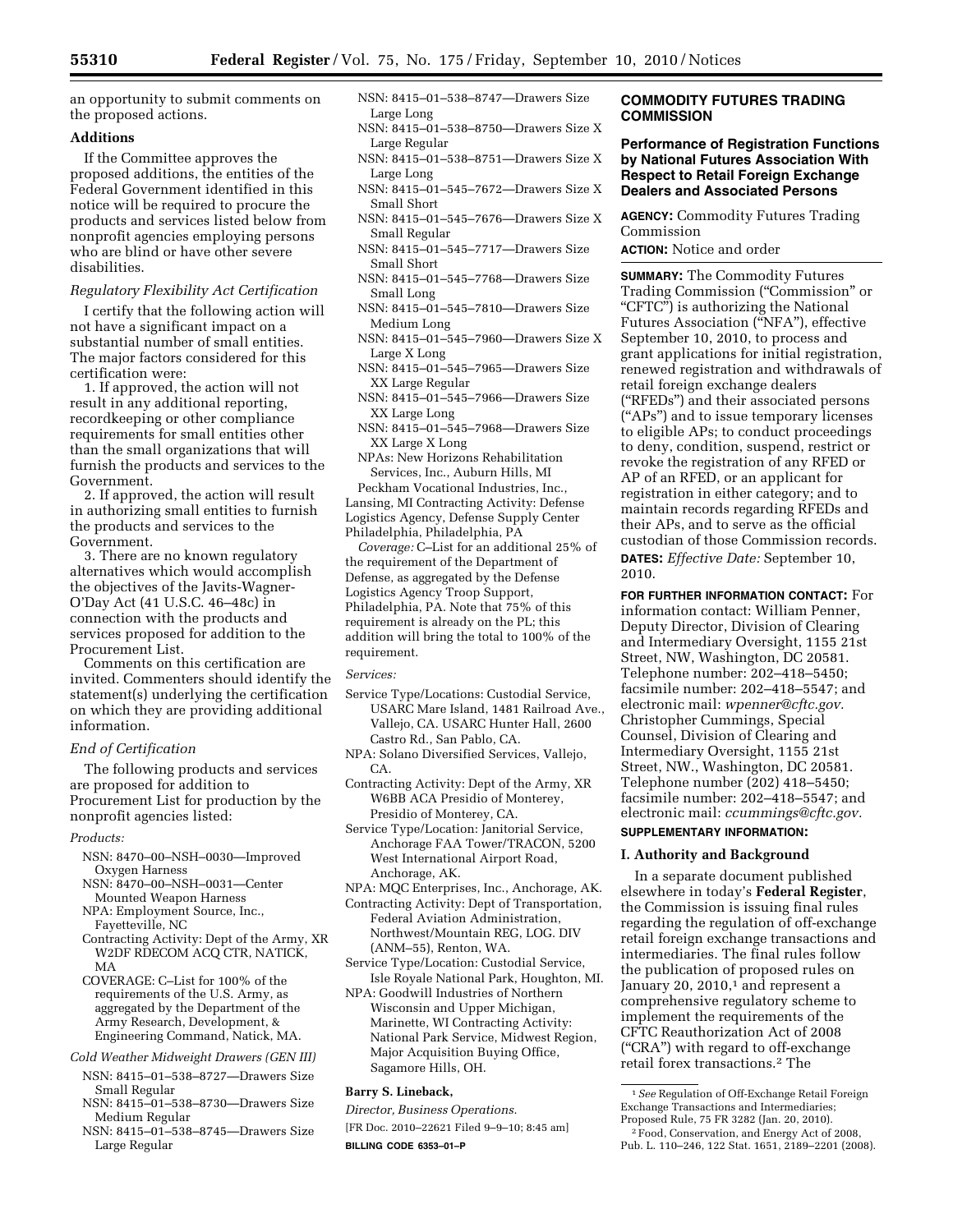Commodity Exchange Act ("Act"),<sup>3</sup> as amended by the CRA, provides that the Commission's jurisdiction extends to off-exchange contracts of sale of a commodity for future delivery (or an option on such a contract) or an option (other than an option executed or traded on a national securities exchange), and to certain off-exchange leveraged or margined contracts in foreign currency that are offered to or entered into with retail customers. Moreover, the CRA provides the Commission with the authority to register persons serving as intermediaries or counterparties to these transactions.

Specifically, the CRA gives the Commission the authority to require the registration of intermediaries who solicit retail customers to participate in off-exchange forex contracts, who pool customer money for the purpose of trading off-exchange currency contracts or who manage customer money for this purpose. In the final rules published today, the Commission has determined that these entities should be registered in the existing categories of introducing broker (''IB''), commodity pool operator (''CPO''), or commodity trading advisor (''CTA''), as appropriate.

The CRA also authorizes the Commission to register entities that serve as counterparties to such transactions, either within the existing category of futures commission merchant (''FCM'') or as an RFED, a new category of registrant. RFEDs are counterparties not engaged primarily or substantially in the offer and sale of exchange-traded futures (as opposed to FCMs, which are).<sup>4</sup> The CRA provides that RFEDs, their APs, and each of the other categories of registrants discussed above, must be members of a registered futures association such as the National Futures Association (''NFA'') and must register with the Commission subject to such terms as the Commission may prescribe.5

The CFTC has previously authorized NFA to perform the full range of registration functions with regard to FCMs, IBs, CTAs, CPOs and their respective APs, including granting applications for initial registration and renewed registration; enabling withdrawals and issuing temporary

5 *Id.* 

licenses to eligible APs; and conducting proceedings to deny, condition, suspend, restrict or revoke the registration of existing registrants or applicants for registration in each category.6 By today's order the Commission authorizes NFA to perform these functions with regard to RFEDs and their APs.

As proposed and adopted, Commission Regulations 5.3(a)(4) and (6) require all those who meet the definition of an RFED, and any such associated persons of RFEDs to register with the Commission in accordance with part 3 of the Commission's Regulations. (17 CFR 3.1, *et seq.*) Commission Regulation 3.2 provides that the registration functions of the Commission are to be performed by the National Futures Association. Upon consideration, the Commission has determined to authorize NFA, effective September 10, 2010, to perform registration functions with regard to RFEDs and their APs as set forth in part 3 of the Commission's Regulations. Moreover, Section 17(*o*)(2) of the Act provides that the Commission may authorize a registered futures association, such as NFA, to perform Commission registration functions, to deny, condition, suspend, restrict or revoke any registration, subject to Commission review.7 The Commission is therefore also authorizing NFA to take such actions with regard to RFED and AP applicants as well as existing registrants in each of these categories.

The Commission further notes that it has, by prior orders, authorized NFA to maintain various Commission registration records, and has certified NFA as the official custodian of such records for the Commission.8 The Commission has determined, in accordance with its authority under section 8a(10) of the Act, to authorize NFA to maintain and serve as official custodian of the Commission's registration records with respect to RFEDs and their APs.

In maintaining the Commission's registration records pursuant to this Order, NFA shall be subject to all other requirements and obligations imposed upon it by the Commission in existing or future Orders or regulations. In this regard, NFA shall also implement such additional procedures (or modify existing procedures) as are necessary to ensure the security and integrity of

these records as may be acceptable to the Commission; to facilitate prompt access to these records by the Commission and its staff; to facilitate disclosure of public or nonpublic information in those records when permitted by Commission Orders or rules, and to keep logs as required by the Commission concerning disclosures of nonpublic information; and otherwise to safeguard the confidentiality of the records.

### **II. Conclusion and Order**

The Commission has determined, in accordance with the provisions of Sections 2(c)(2)(B), 2(c)(2)(C), and 8a(10) of the Act, to authorize NFA, effective September 10, 2010 to perform the following registration functions:

(1) To process and grant applications for initial registration, renewed registration and withdrawals from registration of retail foreign exchange dealers (''RFEDs'') and their associated persons (''APs'') and to issue temporary licenses to eligible APs;

(2) To conduct proceedings to deny, condition, suspend, restrict or revoke the registration of any RFED or AP of an RFED, or any applicant for registration in either category; and

(3) To maintain records regarding RFEDs and their APs, and to serve as the official custodian of those Commission records.

NFA shall perform these functions in accordance with the standards established by the Act and the regulations promulgated thereunder. NFA shall follow the same procedures with respect to recordkeeping, disclosure and tracking of fitness investigations and adverse action proceedings concerning RFEDs and their APs as it must follow in cases involving FCMs, IBs, CPOs, CTAs, and their respective APs.

These determinations are based upon the Congressional intent expressed in sections 2(c)(2)(B), 2(c)(2)(C), 8a(10) and 17(*o*) of the Act. This Order does not, however, authorize NFA to accept or act upon requests for exemption from registration, or to render "no-action" or interpretive letters with respect to applicable registration requirements.

Nothing in this Order, or in sections 2(c)(2)(B), 2(c)(2)(C), 8a(10) and 17(*o*) of the Act, shall affect the Commission's authority to review the performance by NFA of Commission registration functions.<sup>9</sup>

<sup>3</sup> 7 U.S.C. 1, *et seq.* 

<sup>4</sup>Previously, firms serving as counterparties to retail forex typically registered as FCMs, even though they may not have engaged in exchangetraded futures business. Under the CRA, either FCMs or RFEDs can offer to serve as counterparties to retail forex transactions, but the entity must register as an FCM if primarily and substantially engaged in on-exchange trading, or an RFED if not. *See,* 7 U.S.C. 2(c)(2)(B)(i)(II)(cc) and (gg) and 7 U.S.C. 2(c)(2)(C)(i).

<sup>6</sup>*See* 48 FR 15940 (Apr. 13, 1983); 48 FR 35158 (Aug. 3, 1983); 48 FR 51809 (Nov. 14, 1983); 49 FR 8226 (Mar. 5, 1984); 49 FR 39593 (Oct. 9, 1984); and 50 FR 34885 (Aug. 28, 1985).

<sup>7</sup> 7 U.S.C. 21(*o*)(2).

<sup>8</sup>*See* 49 FR 39593 (Oct. 9, 1984) and 66 FR 43227 (Aug. 17, 2001).

<sup>9</sup>*See also* section 17(*o*)(3) of the Act, 7 U.S.C. 21(*o*)(3).